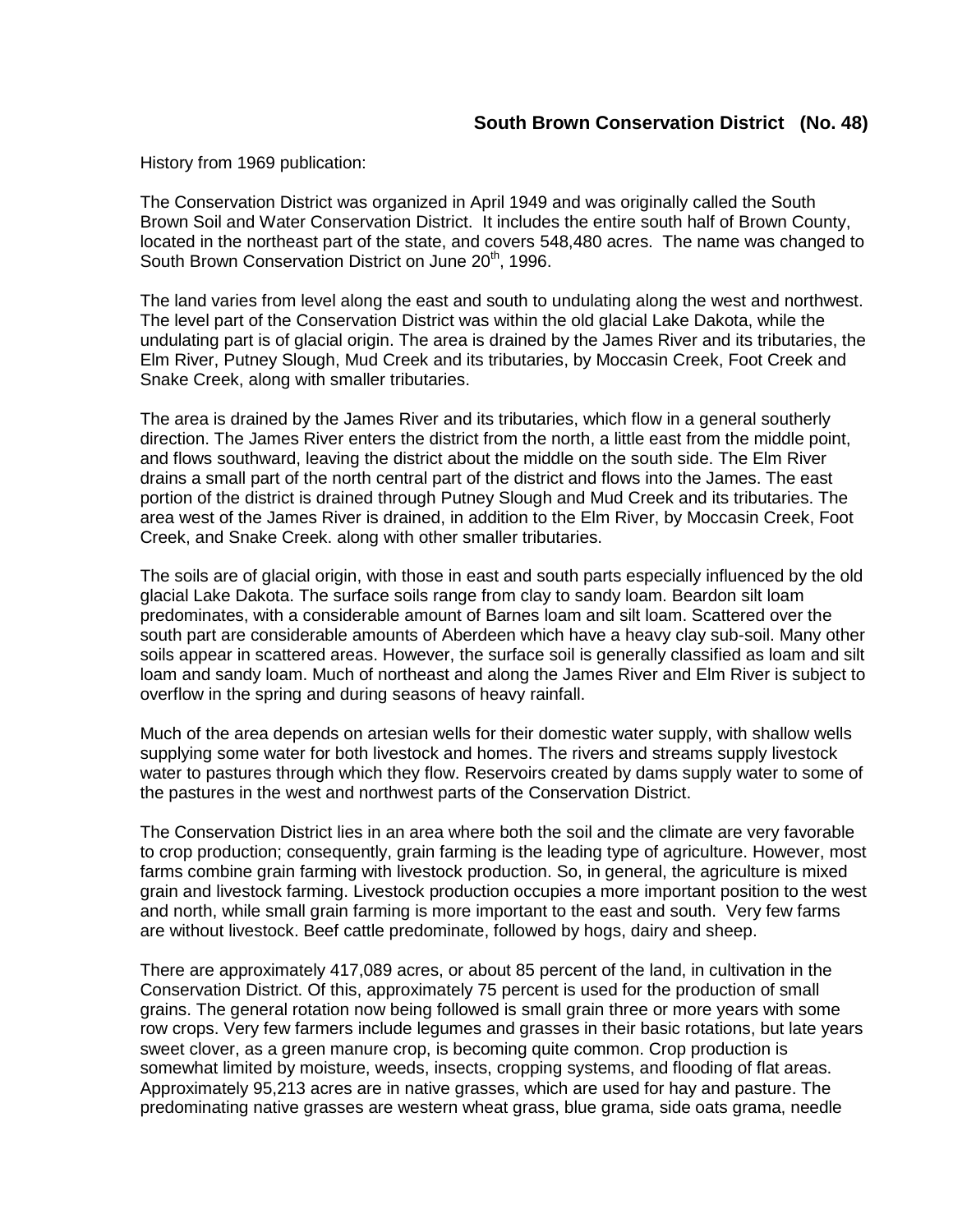grasses, sand grasses, big and little blue stem and blue arass. The native grass pastures are generally good. However, some farms do not have sufficient pasture acreage, which results in overgrazing. The acreage of legumes and introduced grasses is small, being only about 25,000 acres, or 6 percent of the cropland. This consists chiefly of alfalfa, sweet clover, brome grass, crested wheat grass and blue grass.

Only about one-third of the farms have farmstead tree plantings or shelterbelts. Some of the soils are not favorable to tree growth.

Problems facing the district and solutions for these problems:

- Water erosion is not a problem on the flat lands of the district, but is always a problem on the sloping croplands. Water erosion is often not visible to the casual observer until "bald" spots appear on the higher ground, gullies appear in the water courses across farm lands, or until bottom lands have been covered with silt. Therefore, it is necessary to handle all lands in a way so as to prevent water erosion or reduce the damage. To do this, the supervisors suggest the use of grass and legumes in rotations; the seeding of grass in waterways that cross cropland; the blading in of gullies; packing and fertilizing the soil and seeding grass; the setting up of practices that will reduce the amount of water that flows into the waterways, such as contouring, terracing, and the use of crop residue management.
- Wind erosion has taken some toll on all cultivated lands. It is more serious on the light sandy soils than on the heavier soils. Recommended practices to prevent or reduce wind erosion are: field strip cropping, contour strip cropping, sub-surface tillage and crop residue management; seeding grass on bad areas, the use of grass in rotations, and a more extensive use of crop rotations and use of tree belts. The supervisors of the district recommend contour farming and terracing where needed, crop residue management, the use of crops and tillage practices that leave a reserve of moisture in the soil, and water spreading where possible on grass lands. The cropping system of small grains and row crops has had some effect upon soil fertility, as well as materially reduced the organic matter content of the soil. That has made the soil more subject to erosion. As a remedy, the supervisors suggest the use of crop rotations containing grass and legumes, with a growth plowed under to add humus to the soil.
- There are areas of poor drainage in parts of the district. These areas are characterized by numerous sloughs and potholes that are often too wet to farm in the spring. The supervisors suggest that many of these sloughs and potholes can be dried up by the establishment of such conservation practices as contouring, terracing, and stubble mulch farming. Some potholes can be eliminated by draining them into natural water courses, or by draining several into one large one. Some small sloughs may be drained into natural sloughs or water might be diked out of them. Where large areas are involved, community action is necessary.
- A high percent of farms have no farmstead windbreaks and in many other cases, they are not effective because of their location. There is need for additional field shelterbelt plantings, for
- field protection and wildlife cover. The supervisors recommend a tree planting program to meet the needs of the district. Weeds cause serious loss to crops as well as create a needless farm expense. The supervisors pledge their fullest cooperation to the County Weed Board in the control of noxious weeds. They further recommend a practical chemical and cultural control program for annual, as well as perennial, weeds, consistent with good soil conservation practices.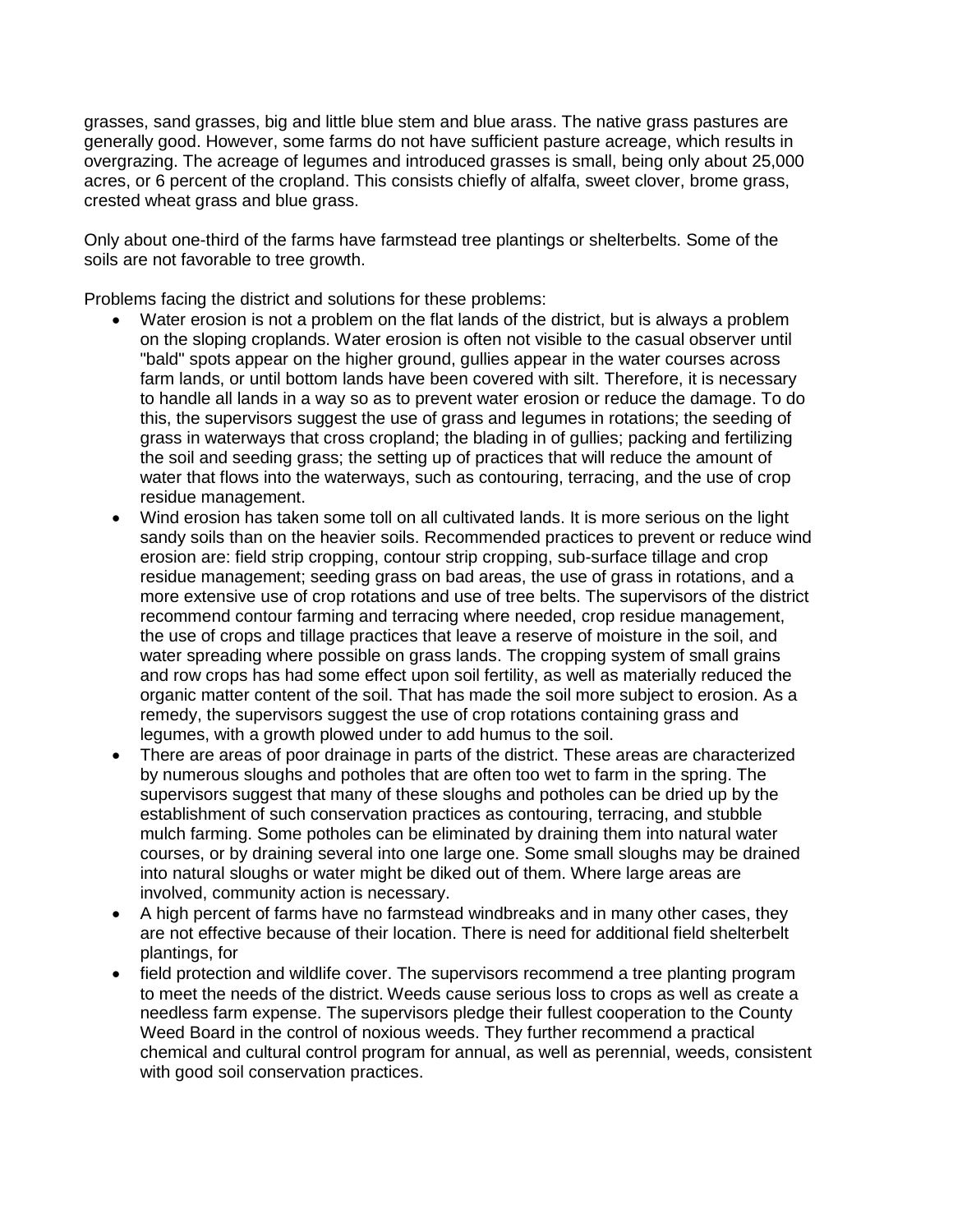• Some land that is now being farmed should be seeded to grass. Some pastures are overgrazed, weedy, and have low carrying capacity. The supervisors recommend the seeding of adapted grasses on some of the wet lands that are subject to flooding, and grass and legume mixtures on eroded croplands or lands that are hard to farm. The mowing or spraying of weeds in some pastures would increase the forage produced. More grass and legumes are recommended for use in a good pasture management program.

South Brown Conservation District's accomplishments to June 30, 1968, include:

Conservation cropping system -322,895 acres Contour farming --1,627 acres Farm ponds --494 Farmstead windbreaks 1,618 acres Field windbreaks - 253 miles Grass waterways --54 acres Terraces -55 miles Wind strip cropping - 3,090 acres District cooperators - 686 Basic farm plans --473

The first district supervisors were: Ernest Nillson, Marshfield, vice chair; C. B. Quam, Groton, chair; Kenneth Holum, Groton; Max Hoeft, Groton, treasurer; August Greben, Ferney; and Ben Schaub, county agent, secretary.

The original purpose the Conservation District was organized: "The landowners of the south half of Brown County have organized a Soil Conservation District in order that they might obtain the necessary assistance to cooperatively promote the maximum conservation of soil and moisture resources, prevent erosion and encourage good land use and thereby preserve the county's natural resources, control floods, prevent the impairment of dams and reservoirs, preserve wildlife, protect the tax base, and protect and promote the health, safety and general welfare of the people. It is believed that such a program will establish a more stable agriculture in the south half of Brown County".

Updated information provided in 2012:

Many of the same issues are concerns today, including water & wind erosion, drainage, flooding and noxious weeds. The priorities set in 2011 by the Conservation District are as follows:

- EXCESS/INSUFFICIENT WATER—Ponding, flooding, seasonal high water table, seeps and drifted snow
- SOIL QUALITY DEGRADATION—Concentration of salts or other chemicals
- SOIL EROSION-Concentrated flow erosion
- SOIL EROSION—Excessive bank erosion from streams, shorelines or water conveyance channels
- EXCESS/INSUFFICIENT WATER—Inefficient moisture management

In 1949, there were approximately 1,200 operating units in the Conservation District, with the average size of farms at 480 acres. In 2007, the total number of farms in *all* of Brown County was 1,036. Today the size of many of the farms is measured in number of quarters.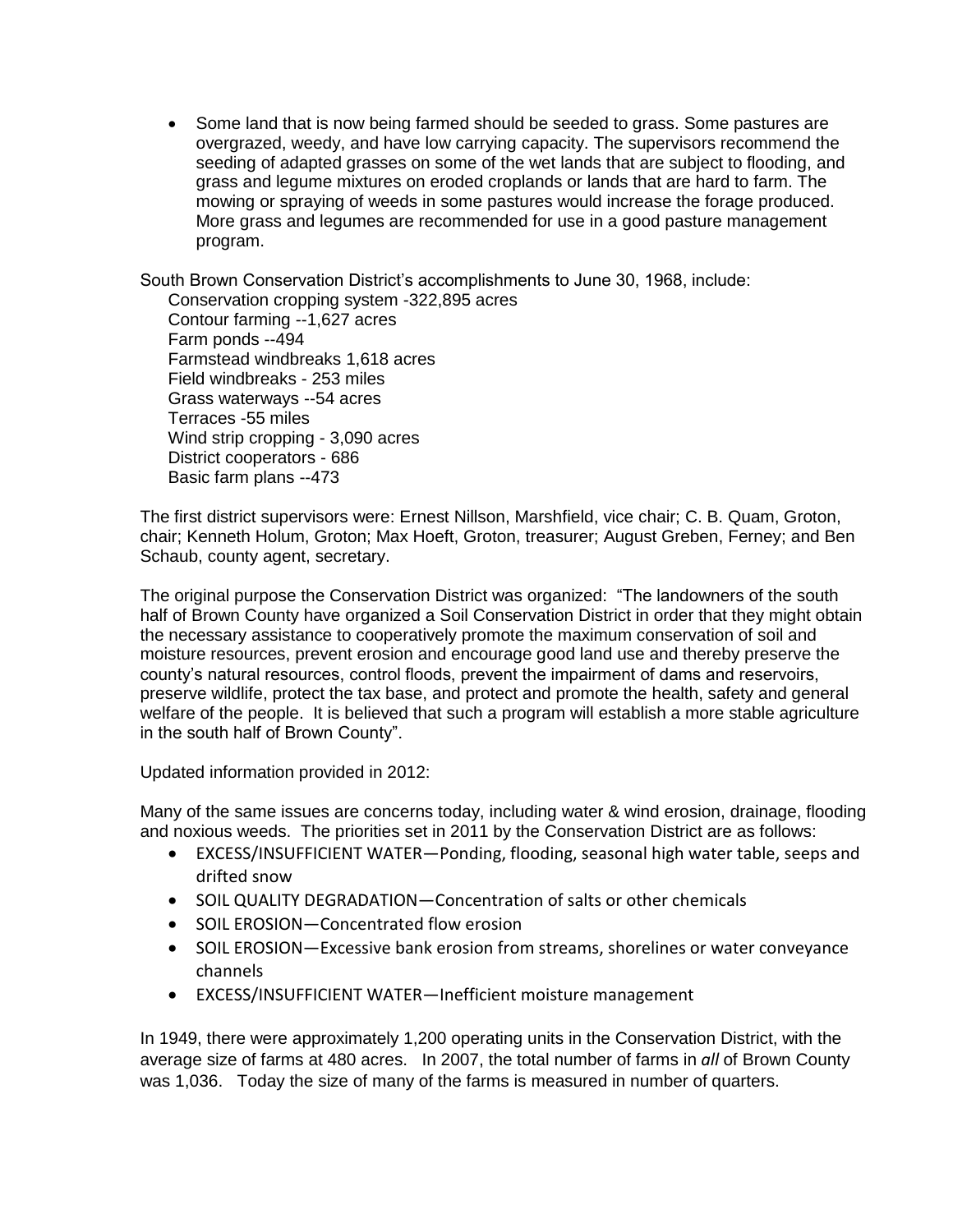In 1949, approximately 417,689 acres *in the Conservation District* were under cultivation. Of those acres, 47% were planted to wheat and only 17% planted to corn. By the early 1980s, the economics of farming were changing and small grains were being replaced by corn and beans. Statistics for 2011shows corn and soybeans at 73% of the 830,000 cropland acres *in the county* and spring wheat at less than 10%. Due to the recent wet years, the Conservation Reserve Program (CRP) has increased to approximately 10% of the county-wide cropland acres. Cropland is currently valued at \$2500 to \$5500 per acre. With the increased corn production and higher yields, there have been several ethanol plants constructed in the county.

Total Acres of Tree Planting by decades:

| Decade         | <b>Total Acres--Field, Farm</b><br>& Feedlot Windbreaks, Other | Farms<br>Planted | <b>Total Deciduous,</b><br>Conifers planted |
|----------------|----------------------------------------------------------------|------------------|---------------------------------------------|
| 1950s          | 1605.6                                                         | 650              | 921,053                                     |
| 1960s          | 1037.6                                                         | 473              | 561,775                                     |
| 1970s          | 1450.3                                                         | 624              | 755,166                                     |
| 1980s          | 1276.5                                                         | 549              | 588,790                                     |
| 1990s          | 859.2                                                          | 437              | 655,528                                     |
| 2000 thru 2011 | 869.8                                                          | 273              | 606,041                                     |

The following is the history of the Board of Supervisors that has and are currently serving :

| Kenneth Holum           | 1949-1952 | James Sperry            | 1971-1978    |
|-------------------------|-----------|-------------------------|--------------|
| Max Haeft               | 1949-1952 | <b>William Hurrell</b>  | 1973-1976    |
| C. B. Quam              | 1949-1952 | <b>Ernest Nilsson</b>   | 1977-1984    |
| August Grieben          | 1949-1982 | Robert E. Schuelke      | 1979-2008    |
| <b>Ernest Nilsson</b>   | 1949-1972 | Dale Washnok            | 1983-1984    |
| Leo S. Hansen           | 1952-2007 | <b>Randy Bauer</b>      | 1985-1991    |
| <b>Francis Evelo</b>    | 1954-1968 | Dale Washnok            | 1985-1994    |
| Orville Smith           | 1954-1961 | <b>Robert Knickrehm</b> | 1985-2001    |
| Alfred Locken           | 1956-1959 | <b>Scott Sperry</b>     | 1991-Current |
| Laverne Swensen         | 1961-1970 | Tim Heilman             | 1995-2006    |
| Gwynne Jones            | 1963-1968 | Dale Washnok            | 2002-Current |
| <b>Robert Ristau</b>    | 1965-1966 | Allen D. Ryckman        | 2007-Current |
| <b>Alvin Ristau</b>     | 1967-1972 | Lee Thompson            | 2008-Current |
| <b>Robert Knickrehm</b> | 1969-1984 | Randy Wiedebush         | 2008-Current |
|                         |           |                         |              |

The Conservation District offers two agricultural scholarships. In 2005, the Robert Knickrehm \$500 Agricultural Scholarship was established in memory of the long term supervisor from the Groton area. The qualifications include pursuing a future in an Ag related field and attending an in-state facility. The second scholarship, started in 2007, is the Upper Grades Ag Scholarship, which has similar requirements, but does not have a set dollar amount. The number of scholarships awarded each year is determined by the number of qualified applicants.

The Conservation District also promotes the Arbor Day Essay Contest, the Speech Contest, Land and Range Contest, Northern Prairie Water Festival and other conservation related activities.

By the fall of 2002, construction for a new tree shed began. The original tree shed was given to the Brown County Highway Department to be moved. By the spring of 2003, the new 50 x 80' building, with a 50' x 30' tree cooler was completed. Since that time, the vehicles have also